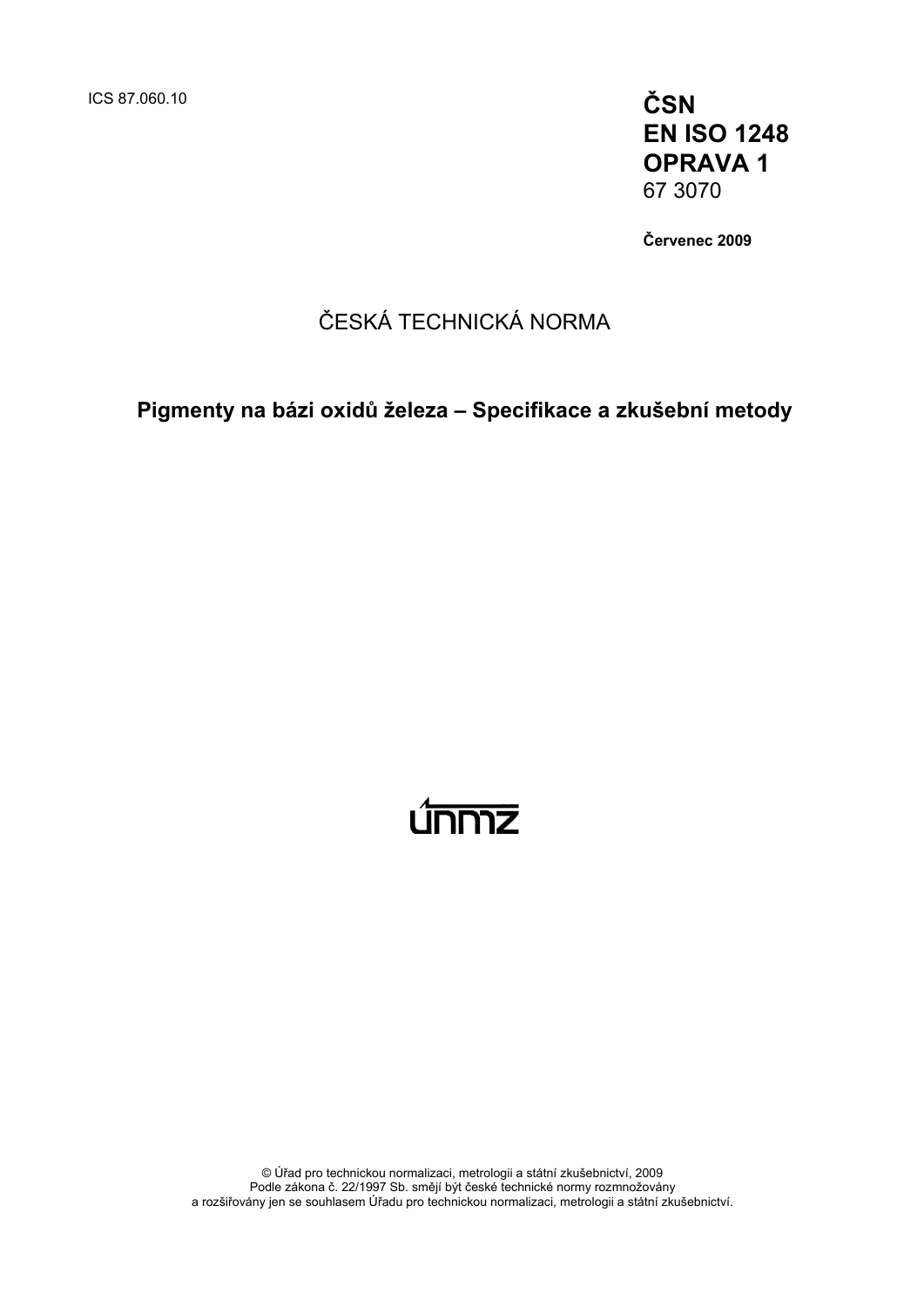ČSN EN ISO 1248/Opr. 1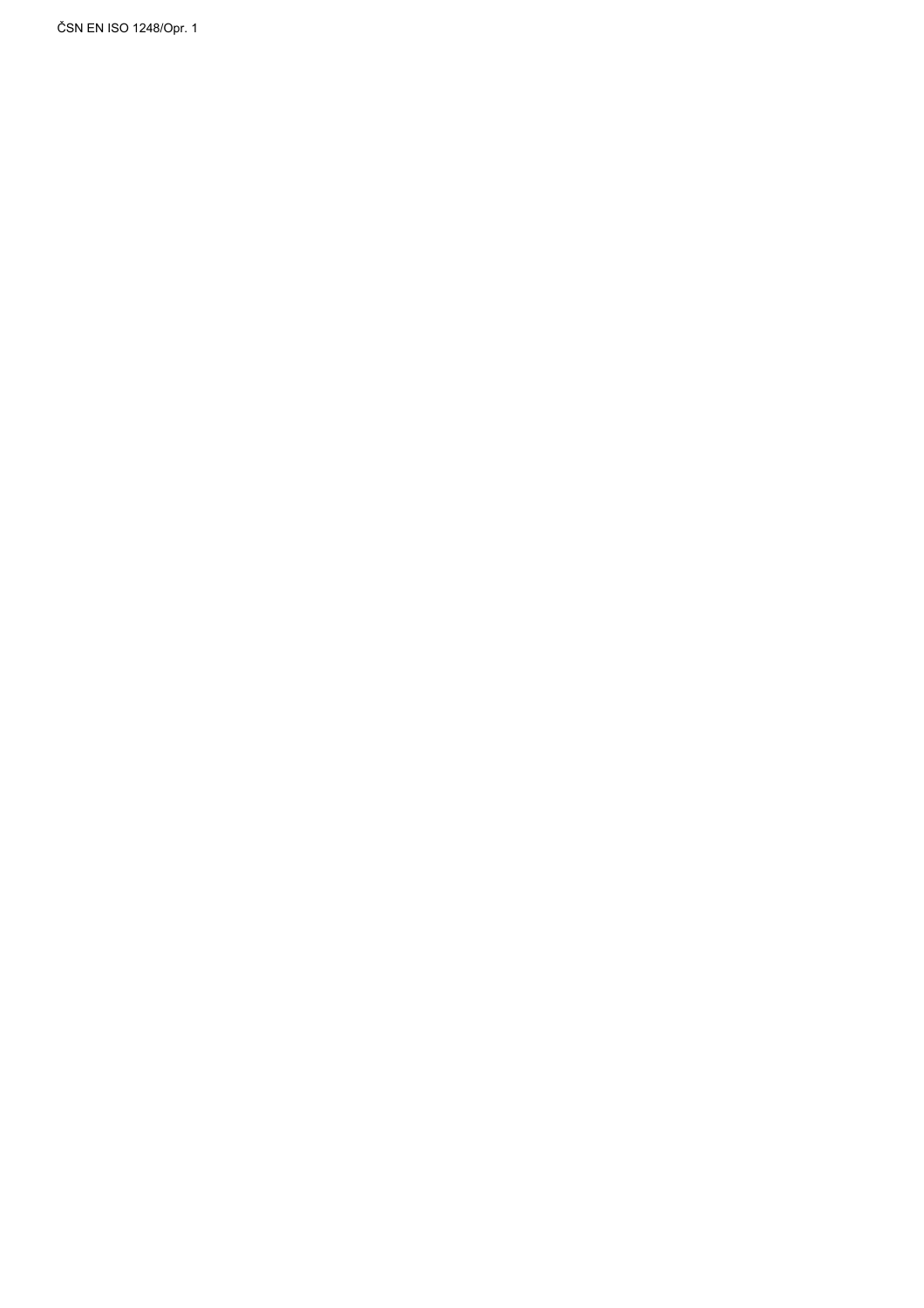# EUROPEAN STANDARD

## NORME EUROPÉENNE EUROPÄISCHE NORM

# **EN ISO 1248:2008/AC**

March 2009 Mars 2009 März 2009

**ICS** 87.060.10

English version Version Française Deutsche Fassung

Iron oxide pigments - Specifications and methods of test (ISO 1248:2006 including Technical Corrigendum 1:2007 and Cor 2:2008)

Pigments à base d'oxydes de fer - Spécifications et méthodes d'essai (ISO 1248:2006 Corrigendum téchnique 1:2007 inclus et Cor 2:2008)

Eisenoxid-Pigmente - Anforderungen und Prüfverfahren (ISO 1248:2006, einschließlich Technische Korrektur 1:2007 und Cor 2:2008)

This corrigendum becomes effective on 11 March 2009 for incorporation in the official English and French versions of the EN.

Ce corrigendum prendra effet le 11 mars 2009 pour incorporation dans les versions officielles anglaise et française de la EN.

Die Berichtigung tritt am 11.März 2009 zur Einarbeitung in die offizielle Englische und Französische Fassung der EN in Kraft.



EUROPEAN COMMITTEE FOR STANDARDIZATION COMITÉ EUROPÉEN DE NORMALISATION EUROPÄISCHES KOMITEE FÜR NORMUNG

**Management Centre: Avenue Marnix 17, B-1000 Brussels**

© 2009 CEN All rights of exploitation in any form and by any means reserved worldwide for CEN national Members. Tous droits d'exploitation sous quelque forme et de quelque manière que ce soit réservés dans le monde entier aux membres nationaux du CEN. Alle Rechte der Verwertung, gleich in welcher Form und in welchem Verfahren, sind weltweit den nationalen Mitgliedern

von CEN vorbehalten.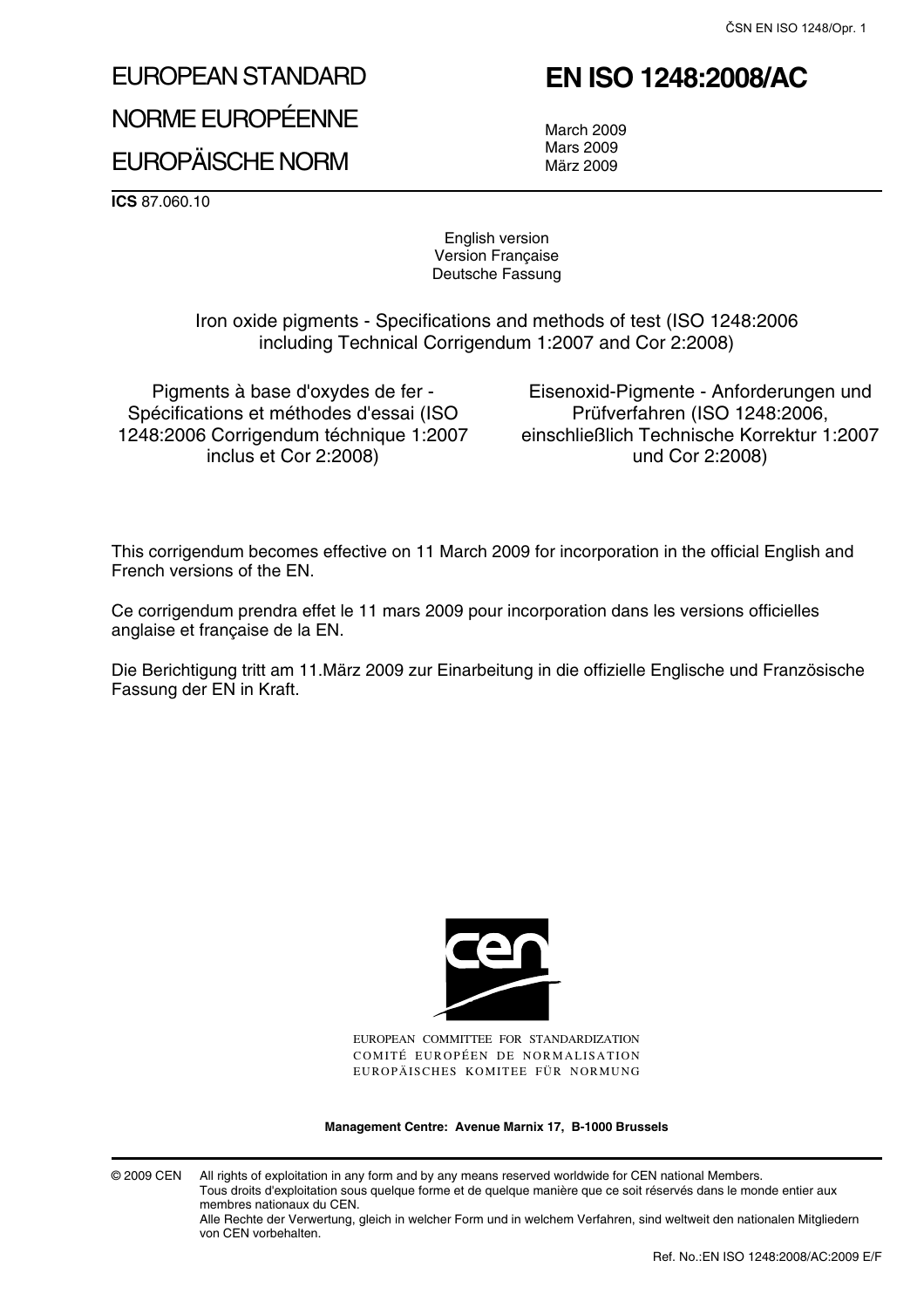ČSN EN ISO 1248/Opr. 1

## **EN ISO 1248:2008/AC:2009 (E)**

### **Endorsement notice**

The text of ISO 1248:2006/Cor.2:2008 has been approved by CEN as a European Corrigendum without any modification.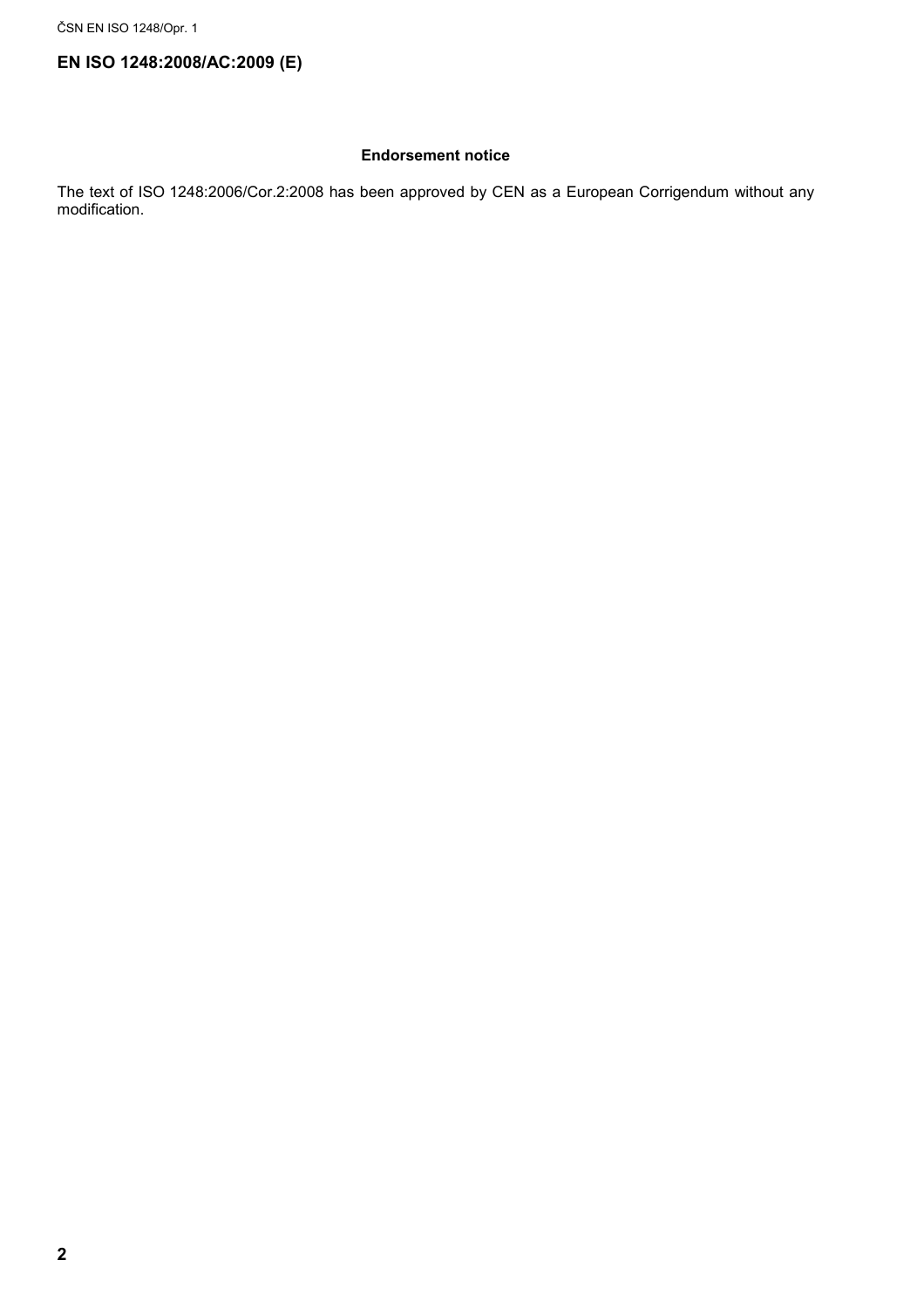

### **INTERNATIONAL STANDARD ISO 1248:2006**  TECHNICAL CORRIGENDUM 2

Published 2008-09-15

INTERNATIONAL ORGANIZATION FOR STANDARDIZATION • МЕЖДУНАРОДНАЯ ОРГАНИЗАЦИЯ ПО СТАНДАРТИЗАЦИИ • ORGANISATION INTERNATIONALE DE NORMALISATION

## **Iron oxide pigments — Specifications and methods of test**

TECHNICAL CORRIGENDUM 2

*Pigments à base d'oxydes de fer — Spécifications et méthodes d'essai*

*RECTIFICATIF TECHNIQUE 2*

Technical Corrigendum 2 to ISO 1248:2006 was prepared by Technical Committee ISO/TC 35, *Paints and varnishes*, Subcommittee SC 2, *Pigments and extenders*.

 $\overline{a}$ 

*Page 10* 

In 8.2.2.3, replace "40 % (by volume)" by "40 % (by mass)".

In 8.2.2.4, replace "96 % (by volume)" by "96 % (by mass)".

**ICS 87.060.10 Ref. No. ISO 1248:2006/Cor.2:2008(E)**

©ISO 2008 – All rights reserved